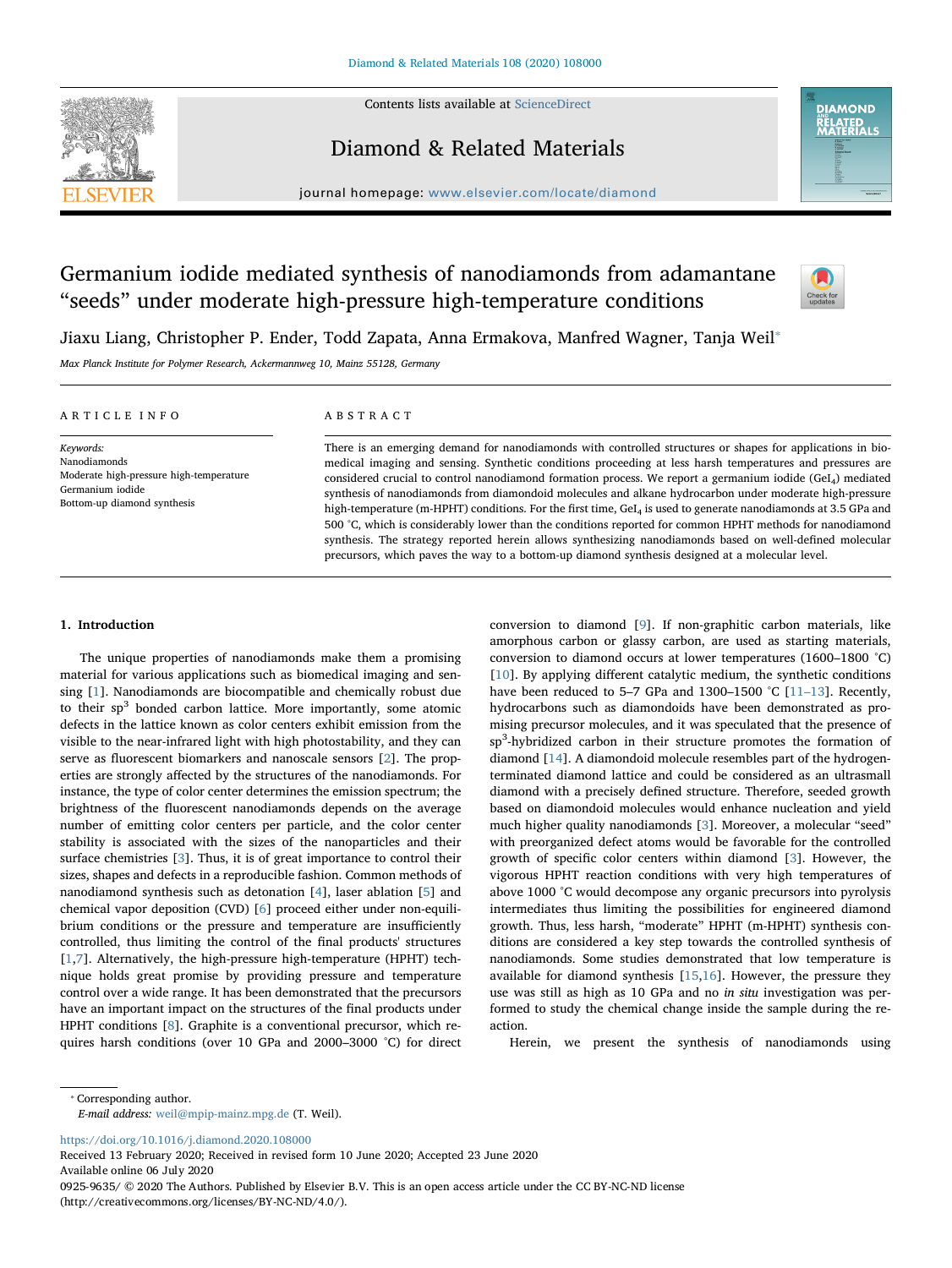<span id="page-1-0"></span>

Fig. 1. Illustration of the GeI<sub>4</sub>-mediated synthesis of nanodiamonds under m-HPHT conditions. (a) Schematic of the diamond anvil cell (DAC) setup. (b) Schematic of nanodiamond synthesis inside the sample chamber (as indicated by the dashed box) using adamantane as a molecular "seed", tetracosane as alkane carbon source and  $GeI<sub>4</sub>$  as an initiator.

adamantane as the "seed" and tetracosane as the carbon source under m-HPHT conditions [\(Fig. 1](#page-1-0)) in the presence of germanium iodide (GeI4). Adamantane has a molecular structure that resembles the diamond crystal lattice. It has been demonstrated that the diamondoid structure plays a key role in lowering nucleation barriers during diamond synthesis [[17\]](#page-3-14). In some way, adamantane is able to act as a molecular "seed" to promote nucleation. The in situ Raman spectroscopy suggests that GeI<sub>4</sub> can activate both adamantane and tetracosane to produce nanodiamonds at significantly lower pressure (3.5 GPa) and temperature (500 °C) compared to the conventional HPHT methods (normally 5–7 GPa and above 1000 °C). These results suggest that  $GeI<sub>4</sub>$ could play a similar role in diamond HPHT synthesis as an initiator does in conventional organic reactions. Based on these new insights, we envision that diamond synthesis could be accomplished by classic organic chemistry methods thus opening up new opportunities for the bottom-up synthesis of nanodiamonds.

#### 2. Experimental

The m-HPHT experiments were carried out in a diamond anvil cell (DAC) setup by placing the sample inside a gasket hole between the two anvils as a reaction chamber (as shown in [Fig. 1a](#page-1-0) and supporting information). Pressure inside the chamber is generated by pressing the anvils and detected using ruby as the calibrant. The transparent diamond anvils also serve as windows for conducting in situ Raman spectroscopy and wide-field imaging. The sample consists of a mixture of GeI4, adamantane and tetracosane with the molar ratio of 1:1:1000.

## 3. Results and discussion

<span id="page-1-1"></span> $(a)$ 

iamond anvi

In situ Raman spectroscopy records the evolution of the vibrational modes inside the sample during the reaction process. As shown in [Fig. 2](#page-1-1)a, the Raman spectrum of the mixture of GeI4, adamantane and tetracosane before heating shows the typical characteristics of alkanes with C-H stretching in the range of ~2700-3100  $cm^{-1}$  and C-C stretching as well as C-H bending modes at ~1000–1300  $cm^{-1}$  and ~1500 cm<sup>-1</sup> [\[18\]](#page-3-15). These signals correspond to the Raman spectrum of pure tetracosane (see Fig. S1a), which was used in great excess. The in

With Gel<sub>4</sub>

amorphous carbor

 $(b)$ 

liamond anvi



After the m-HPHT reaction, the products were extracted with a tungsten carbide needle into 50 μL of isopropanol alcohol and sonicated

> Fig. 2. In situ Raman spectra of the mixture of adamantane and tetracosane with (a) and without (b) GeI4 at 3.5 GPa before (black curves), during (red curves) and after (blue curves) heat treatment at 500 °C for 2 h. (For interpretation of the references to color in this figure legend, the reader is referred to the web version of this article.)





After

500°C

**Before** 

**Without Gel**<sub>4</sub>

3500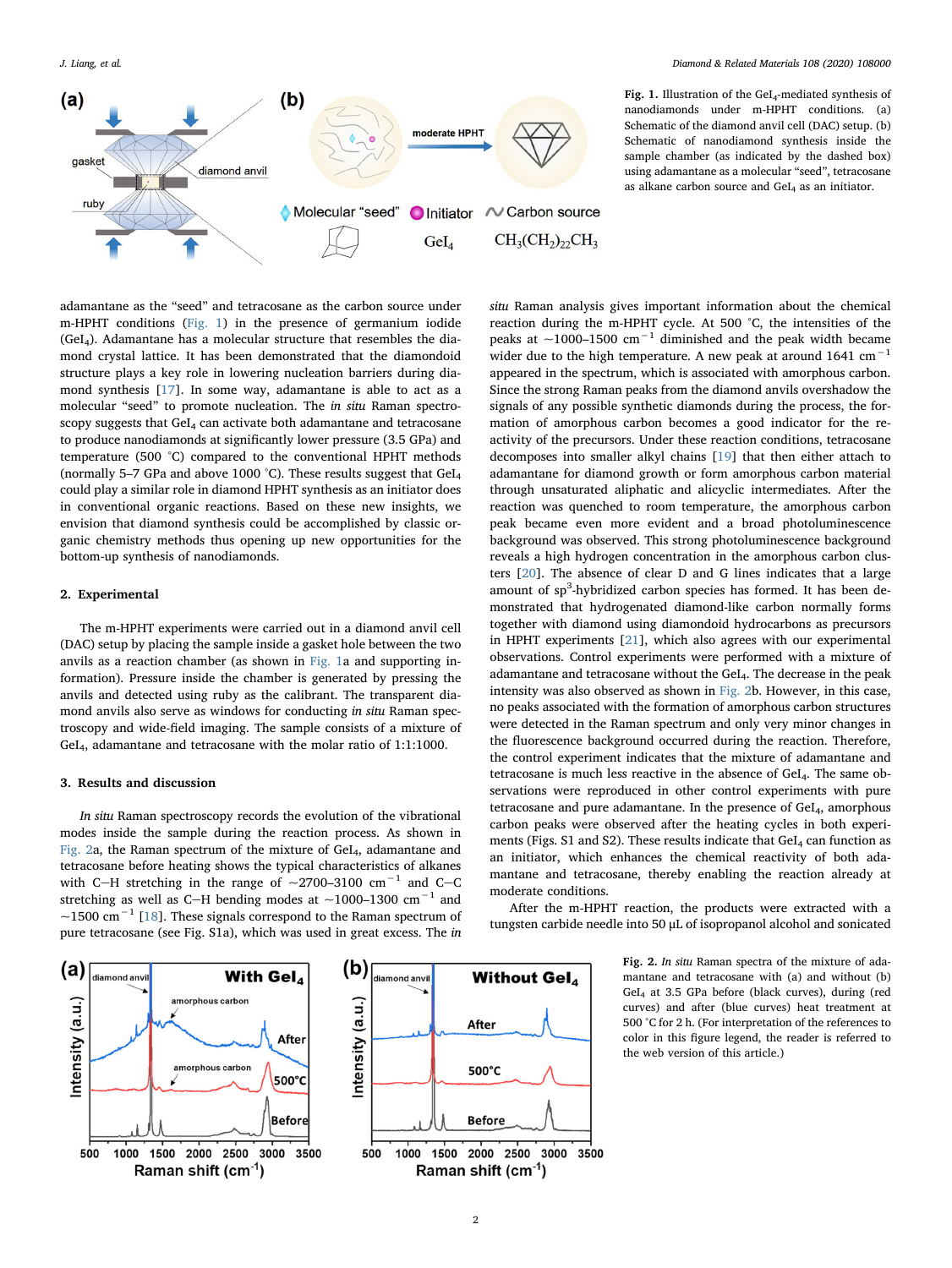<span id="page-2-0"></span>

Fig. 3. TEM measurements of the product obtained after m-HPHT reaction of the mixture of GeI<sub>4</sub>, adamantane and tetracosane. (a) TEM image of a diamond cluster observed in the product; (b) electron diffraction pattern exhibiting lattice spacings of 2.06, 1.27, and 1.08 Å corresponding to diamond (111), (220) and (311) planes; (c) a high resolution image; (d) fast Fourier transform calculated from image (c).

for 20 min for further characterization. The products obtained from the experiment with the mixture of GeI<sub>4</sub>, adamantane and tetracosane were characterized by transmission electron microscopy (TEM). Clusters were found and their images were depicted in [Fig. 3a](#page-2-0). The particle sizes ranged from several nanometers to tens of nanometers. A rough estimation of the size distribution is shown in Fig. S3 with an average particle size of around 14.3 nm. The selected area electron diffraction pattern [\(Fig. 3](#page-2-0)b) showed reflections at 2.06, 1.27, and 1.08 Å corresponding to Miller indexes of (111), (220) and (311), thus indicating the diamond structure of these nanoparticles. Energy dispersive x-ray spectroscopy (EDX) in Fig. S4 reveals that carbon is the predominant element in the product, confirming that these reflections belong to diamond cell parameters rather than contaminations with similar crystalline structures. High resolution TEM image ([Fig. 3](#page-2-0)c) revealed that the nanodiamonds were covered by organic residues and amorphous carbon materials that were detected in the Raman spectra. The crystalline lattice fringes were clearly visible with a d-spacing of approximately 2.06 Å confirmed by fast Fourier transform (FFT) image ([Fig. 3d](#page-2-0)) corresponding to the (111) plane of cubic diamond. Noteworthy, some forbidden reflections of (200), (222), (420) were also observed at another location on the grid as shown in Fig. S5, which can be attributed to atom defects within the cubic diamond lattice [\[22](#page-3-19)]. These defect-containing diamonds could be considered as intermediate products or byproducts. One could speculate that the defects could be incorporated germanium atoms since the large size of the germanium atoms would distort the crystalline structure, whereas the low Ge amount would not be sufficient to be detected in the EDX spectrum. The control experiment with a mixture of  $GeI<sub>4</sub>$  and tetracosane without the adamantane "seed" only yielded amorphous carbon material (Fig. S6). Most likely, the cage structure of adamantane could reduce the energy barrier for diamond formation compared to alkanes as it provides a similar diamondoid structure as bulk diamond [\[21](#page-3-18)]. These results

indicate the important role of the molecular adamantane "seed" for nanodiamond growth. The application of  $GeI<sub>4</sub>$  as an initiator is also essential for diamond synthesis at moderate HPHT condition as GeI4 seems to enhance the chemical reactivity of the saturated hydrocarbons. Moreover, the iodo-substituent could actively react with the unsaturated carbon bonds from the decomposed precursors, thus inhibiting the formation of graphite and stabilizing the nuclei with  $sp<sup>3</sup>$ hybridized carbon [\[23](#page-3-20),[24](#page-3-21)]. We envision that the synthesis strategy reported herein opens great opportunities for the bottom-up synthesis of nanodiamond materials through molecular design of the "seed" structures.

#### 4. Conclusion

In summary, we present the first nanodiamond synthesis from adamantane and tetracosane in the presence of GeI4 that presumably serves as an initiator. GeI<sub>4</sub> enables nanodiamond synthesis at much milder conditions *i.e.* 3.5 GPa and 500 °C, which are significantly lower than the reaction conditions during common HPHT synthesis. We envision that the combination of molecular precursors that could be further modified to impart i.e. heteroatom lattice defects as well as the potential initiators holds great promise for engineered growth of nanodiamonds with tailored optical properties.

#### CRediT authorship contribution statement

Jiaxu Liang: Conceptualization, Investigation, Data curation, Writing - original draft. Christopher P. Ender: Investigation. Todd Zapata: Investigation. Anna Ermakova: Investigation. Manfred Wagner: Conceptualization, Project administration. Tanja Weil: Conceptualization, Writing - review & editing, Supervision.